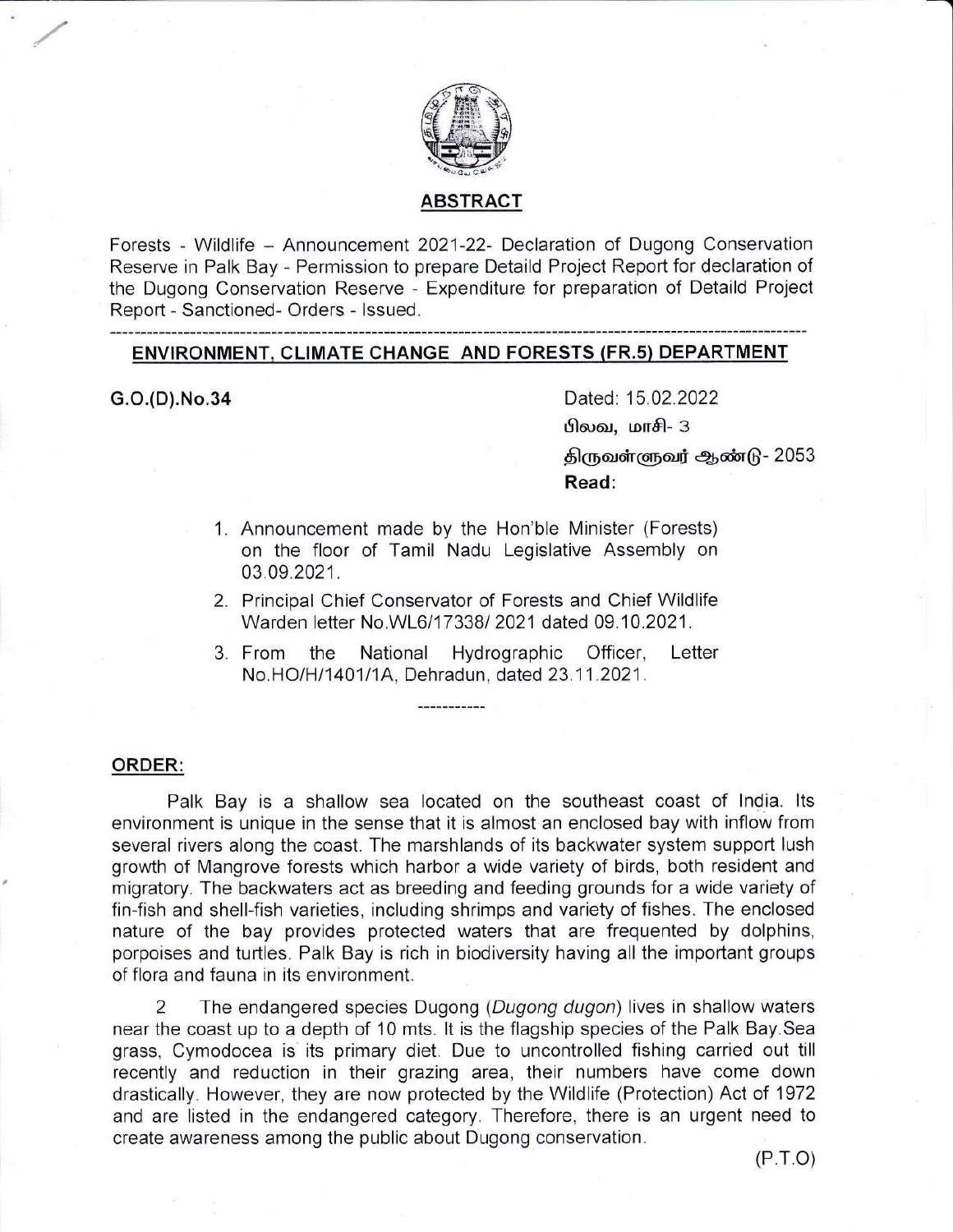3. Government on 03.09.2021 had made announcement that, "ln order to protect the endangered Sea Cow species and its marine habitats in Tamil Nadu, <sup>a</sup> "Dugong (Seacow) Conservation Reserve" will be established in the Gulf of Mannar, PalkBay".

4. The Principal Chief Conservator of Forests & Chief Wildlife Warden has submitted a concept note towards establishment of a Dugong Conservation Reserve and stated that the concurrence of Government of lndia needs to be obtained for notification of Dugong Conservation Reserve in Palk Bay. The Detailed Project Report shall be prepared by engaging a reputed lnstitution by calling for Expression of lnterest for declaration of Dugong Conservation Reserve. The Detailed Project Report shall be prepared based on clearances obtained from Department of Fisheries, Chief Naval Hydrographer and other departments connected with marine activities.

5. ln the proposal of Principal Chief Conservator of Forests & Chief Wildlife Warden, he reported that baseline data will be created by engaging professionals and reputed institutions engaged in the field of marine research. Regular monitoring of protection and conservation efforts shall be carried out by Forest Department. The initial projected cost towards the establishment of Dugong Conservation Reserve for five years would be Rs.5 crores. However, the actual yearwise and itemwise cost will be known only after completion of Detailed Project Report.

In the letter third read above the National Hydrographic Office has stated that the limits of proposed Dugong Conservation Reserve falls within the territorial waters of lndia.

7. The District Collectors of Thanjavur and Pudukkottai Districts were requested to hold a consultation with the officials of Fisheries Department and with local communities. The District Collector, Thanjavur has informed that a consultation meeting was held with 27 fishing village communities in Thanjavur District by the Fisheries Department and the fishermen communities have accepted the above proposal. The District Collector, Pudukkottai has informed that a consultation meeting was held with 1B fishing village communities in Pudukkottai District by the Fisheries Department and the fishermen communities have accepted the above proposal.

8. The Government, after careful examination have decided to accept the above concept note of the Principal Chief Conservator of Forests and Chief Wildlife Warden for creation of Dugong Conservation Reserve in Palk Bay.

9. The Principal Chief Conservator of Forests and Chief Wildlife Warden is directed to send Draft Notification for the proposal for obtaining the concurrence of Ministry of Environment, Forest and Climate Change, Government of lndia.

10. The Government accord administrative approval for a sum of Rs.25.00 lakhs (Twenty-five lakhs) for prepartion of Detailed Project Report and carrying out baseline field studies.

 $.3...$